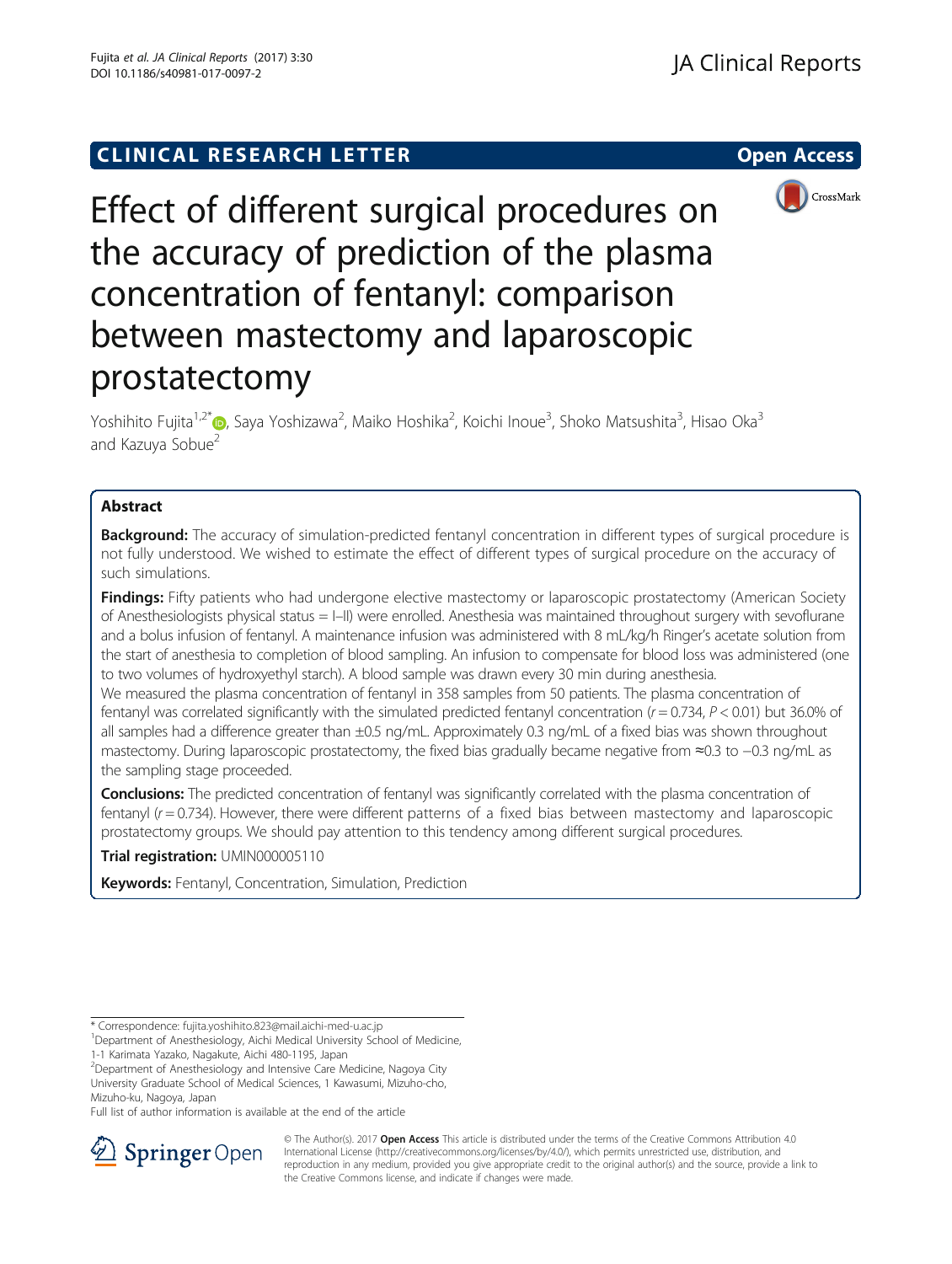## <span id="page-1-0"></span>Findings

## Introduction

Fentanyl is a synthetic opioid used widely to supplement general anesthesia. Fentanyl is administered in general anesthesia upon prediction of its concentration with a simulator. The Shafer model is used worldwide [[1\]](#page-6-0). This predictive model is applied for various types of surgical procedure. Recently, interest has focused on which other factors may be responsible for alterations in pharmacokinetics with the objective of reducing variability and increasing accuracy. Kazama and colleagues, using a pseudo-steady-state model of propofol, found that compensated hemorrhage increased the propofol concentration by 20%; however, if uncompensated shock was induced, the propofol concentration increased by 375% [[2\]](#page-6-0). Using a non-steady-state model, Egan and colleagues found that hemorrhagic shock reduced central clearance as well as the central volumes of fentanyl [\[3](#page-6-0)] and remifentanil, resulting in a higher fentanyl concentration in animals suffering from shock. Other factors, such as age  $[4, 5]$  $[4, 5]$  $[4, 5]$  $[4, 5]$ , sex  $[6, 7]$  $[6, 7]$ , cardiac output  $[8, 9]$  $[8, 9]$  $[8, 9]$  $[8, 9]$ , and obesity [\[10](#page-6-0)], were also investigated.

However, the accuracy of the simulator in different surgical procedures is not fully understood. In the present study, we chose mastectomy and laparoscopic prostatectomy because the former has a short operative time and low blood loss, whereas the latter has a relatively long operative time and several hundred blood loss. We investigated the effect of these different surgical procedures on the accuracy of simulation-predicted fentanyl concentration in plasma.

### Materials and methods

Approval (number 528) of the study protocol by the Research Ethics Board was obtained, as was written informed consent from patients. This study is registered with the University Hospital Medical Information Network Clinical Trials Registry (UMIN-CTR, UMIN000005110).

Patients graded as class I or II according to the classification set by the American Society of Anesthesiologists undergoing mastectomy or laparoscopic prostatectomy were enrolled. Patients with the following conditions were excluded: (i) American Society of Anesthesiologists physical status class III, IV, or V; (ii) age <19 or >71 years; (iii) body mass index >30 kg/m<sup>2</sup>; (iv) height  $>181$  cm; and (v) weight  $>80$  kg.

Anesthesia was induced with propofol (1.5–2.0 mg/kg body weight), fentanyl  $(1-3 \mu g/kg)$ , and a bolus infusion of rocuronium (1 mg/kg). Anesthesia throughout the surgical procedure was maintained with sevoflurane and fentanyl after a bolus infusion of propofol and rocuronium. After the initial dose of fentanyl, a bolus infusion of fentanyl (25, 50, or 100 μg/bolus) was adjusted by the participating anesthesiologist to meet the clinical need in each situation. Anesthesia was titrated subsequently to a bispectral index of ≈50. Continuous intravenous infusion of Ringer's acetate solution was started in the operating room. A maintenance infusion was administered with 8 mL/kg/h Ringer's acetate solution from the start of anesthesia until blood samples had been obtained. In addition, infusion for blood loss was administered with one to two volumes of 6% hydroxyethyl starch (70/0.5). Pharmacokinetic simulations were not used to guide anesthesia: they were carried out after the cases had been completed.

Blood samples from an arterial catheter were taken every 30 min from the initial administration of fentanyl to 30 min after the end of the surgical procedure. Samples were placed immediately on ice and centrifuged at  $1000 \times g$  and 4° for 5 min within 1 h, and the plasma was stored at −80 °C until analyses. Samples taken within 10 min of the bolus infusion of fentanyl were excluded from analyses.

Quantification of fentanyl in plasma was done using online solid-phase extraction liquid chromatography coupled with mass spectrometry (Micromass Quattro Premier; Waters, Milford, MA, USA) in multiplereaction monitoring mode [\[11\]](#page-7-0). The monitoring ions were  $m/z$  337.1  $\rightarrow$  187.9 for fentanyl and  $m/z$  342.1  $\rightarrow$ 187.9 for fentanyl- $d_5$  (internal standard), respectively.

|  |  | <b>Table 1</b> Characteristics of the patients |  |  |
|--|--|------------------------------------------------|--|--|
|--|--|------------------------------------------------|--|--|

|                           | Mastectomy            | Laparoscopic<br>prostatectomy<br>Number = $20$ |  |
|---------------------------|-----------------------|------------------------------------------------|--|
|                           | Number $=$ 30         |                                                |  |
| Age (years)               | $52.3 \pm 9.7$        | 66 (63, 70) [45, 70]                           |  |
| Sex                       | Female                | Male                                           |  |
| Height (cm)               | $156.6 + 5.0$         | $168.3 + 6.5$                                  |  |
| Weight (kg)               | $52.9 \pm 7.7$        | $64.1 \pm 9.3$                                 |  |
| AHA physical status I, II | 22, 8                 | 8.12                                           |  |
| Operation time (min)      | $115.1 \pm 35.9$      | 179.5 (163, 300)<br>[139, 344]                 |  |
| Anesthesia time (min)     | $160.8 \pm 39.5$      | 251.5 (219, 364.5)<br>[195, 407]               |  |
| Fentanyl (µg)             | $566.0 + 169.0$       | 900 (812.5, 900)<br>[500, 1700]                |  |
| Number of samples         | 176                   | 182                                            |  |
| Infusion                  |                       |                                                |  |
| AR                        | $941.3 \pm 381.1$     | 1750 (1525, 2465)<br>[1050, 3200]              |  |
| <b>HFS</b>                | $0(0, 0)$ $[0, 1000]$ | 600 (425, 1650)<br>[200, 2700]                 |  |
| <b>Blood loss</b>         | 24 (5,44) [5, 679]    | 563.5 (400, 739)<br>$[52, 2550]$ <sup>a</sup>  |  |

<sup>a</sup>Blood loss in laparoscopic prostatectomy includes urine from the surgical field AR acetate Ringer's solution, HES hydroxyethyl starch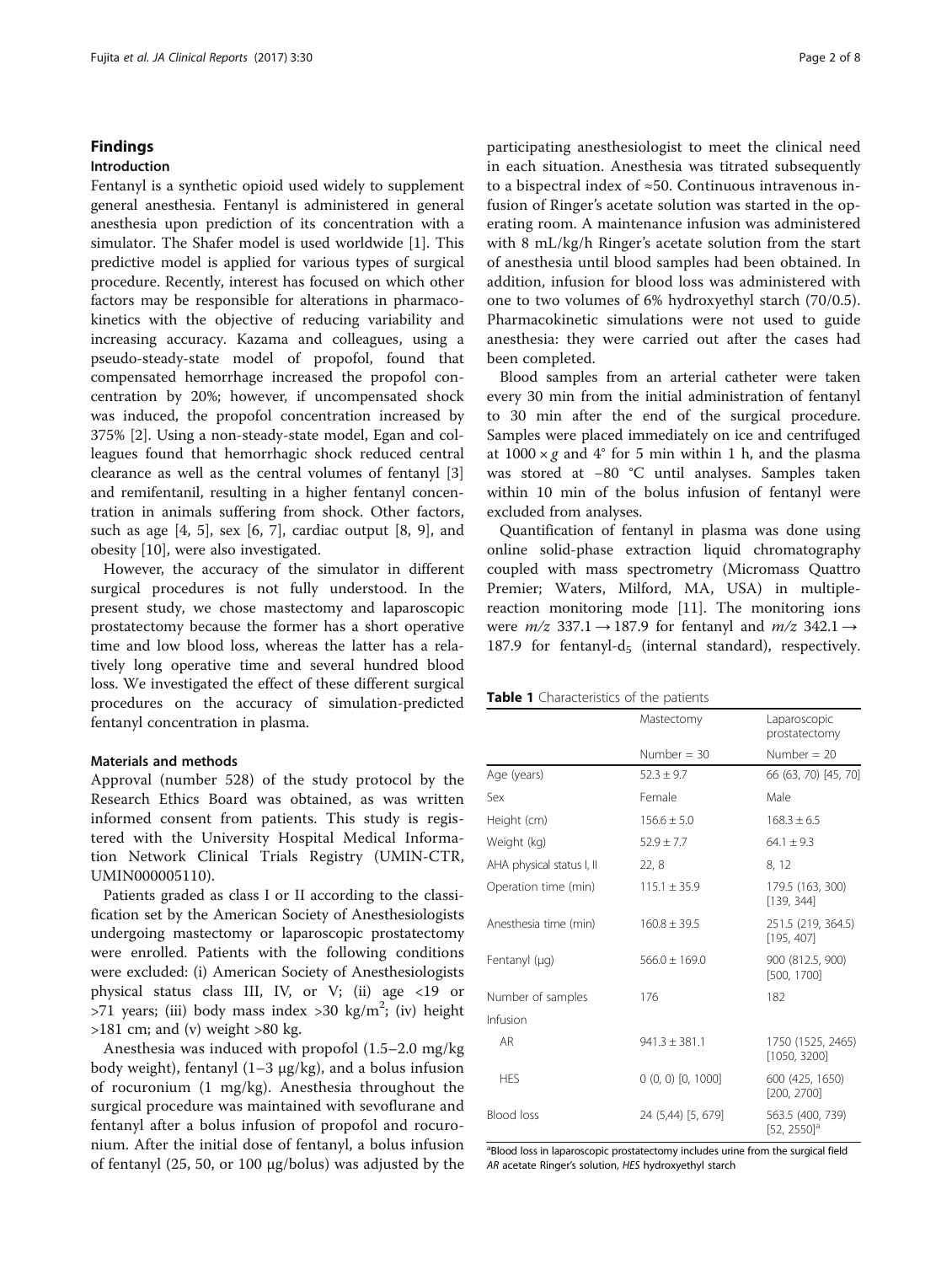The lower limit of quantitation of fentanyl in human plasma was 0.05 ng/mL. Recovery values ranged from 99 to 111% for inter-day (relative standard deviation: 1.7–6.9%) and intra-day assays (1.0–10.1%). This method was applied for measurement of the fentanyl level in plasma from patients.

The pharmacokinetic model described by Shafer was used to predict the plasma concentration of fentanyl. In conjunction with the administration schedule for each patient, the Tivatrainer program [\(www.eurosiva.eu/tivatrainer/TTweb/](http://www.eurosiva.eu/tivatrainer/TTweb/TTinfo.html) [TTinfo.html](http://www.eurosiva.eu/tivatrainer/TTweb/TTinfo.html)) was used to generate the predicted fentanyl concentration in plasma for the Shafer model [[1](#page-6-0)].

The present study was designed to detect a correlation between the predicted and measured concentrations of fentanyl in plasma. The effect size was a correlation coefficient  $(r) > 0.5$ . Power analyses indicated that a minimum of 38 samples would be needed to detect this correlation with a power of 90% and an  $\alpha$  of 0.05. We estimated that, to analyze three to four subgroups, we would need  $\approx 160$ samples (38 multiplied by 4) for the mastectomy and laparoscopic prostatectomy groups. Continuous variables are presented as the mean ± SD or median (interquartile range) depending on the normality of the distribution as confirmed by the Shapiro–Wilk test.

## Results

Fifty patients were recruited between February and November 2011. Thirty patients undergoing mastectomy and 20 patients undergoing laparoscopic prostatectomy completed the study with 358 usable data. The cardiac, renal, and liver functions of all patients were normal. The fentanyl concentration in the plasma of 410 samples was measured. However, 48 samples of control data from before fentanyl addition and four samples taken within 10 min of the bolus infusion of fentanyl were excluded because of inappropriate timing. Baseline characteristics are shown in Table [1](#page-1-0).

The correlation between the plasma concentration of fentanyl and predicted plasma concentration of fentanyl is shown in Fig. 1. The plasma concentration of fentanyl was correlated significantly with the predicted concentration ( $r = 0.734$ ,  $P < 0.01$ ,  $y = 0.94x + 0.29$ ). The difference in the fentanyl concentration between plasma and the simulation for the 358 samples is shown in Fig. [2](#page-3-0). The difference between the plasma concentration of fentanyl and simulation-predicted fentanyl concentration was 0.19 ± 0.54 [range, −1.52 to 1.67]. In addition, 36.0% of all samples had a difference of more than  $\pm 0.5$  ng/mL. The difference between the plasma concentration of

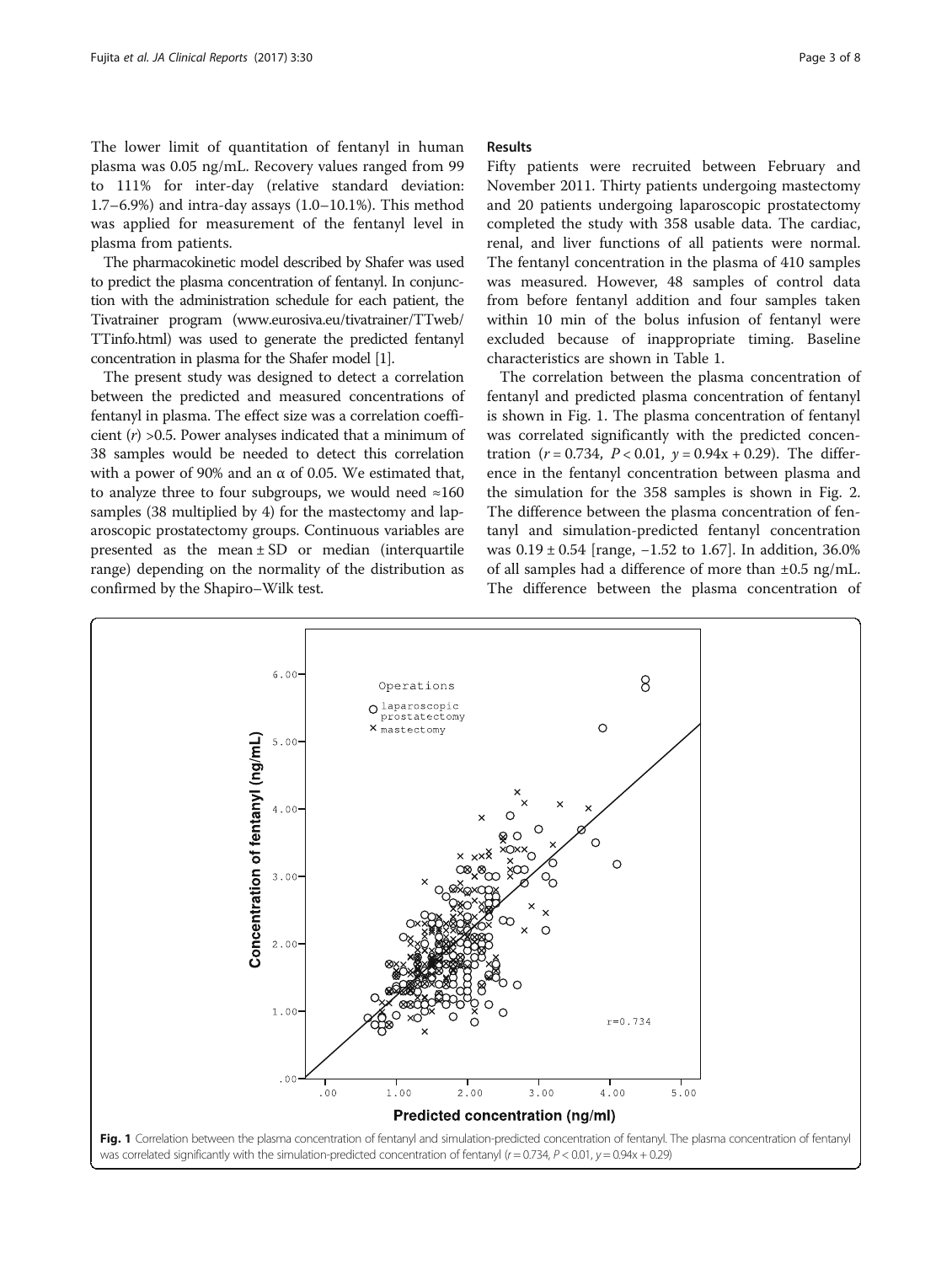<span id="page-3-0"></span>

fentanyl and simulation-predicted fentanyl concentration plotted against time from the first administration of fentanyl is shown in Fig. 3. There was an effect of time from the first administration of fentanyl on the difference between the plasma concentration of fentanyl and simulation-predicted fentanyl concentration ( $r = -0.293$ ,  $P < 0.01$ ,  $\gamma = -0.02x + 0.429$ .

We wished to examine the relationship between the different surgical procedures and the influence of different sampling times. Hence, sampling data were divided into four groups at 90-min intervals for each type of surgical procedure. Samples of arterial blood were obtained within 1.5 h from the initial administration of fentanyl (stage 1), during 1.5 to 3 h (stage 2), during 3 to 4.5 h (stage 3), and after 4.5 h (stage 4). Interestingly, our data showed that the tendency of a fixed bias differed between mastectomy and laparoscopic prostatectomy. In mastectomy, the difference between the measured fentanyl concentration and simulation-predicted fentanyl concentration had no correlation with time from the first administration of fentanyl  $(r = 0.157, P < 0.01, y = 0.01x +$ 0.203). Approximately 0.3 ng/mL of a fixed bias was shown in all sampling stages (Fig. [4a\)](#page-4-0). However, in laparoscopic prostatectomy, a fixed bias was influenced by the sampling stage (Fig. [4b](#page-4-0)) and gradually became negative as the sampling stage increased. More details are shown in Additional file [1](#page-6-0).

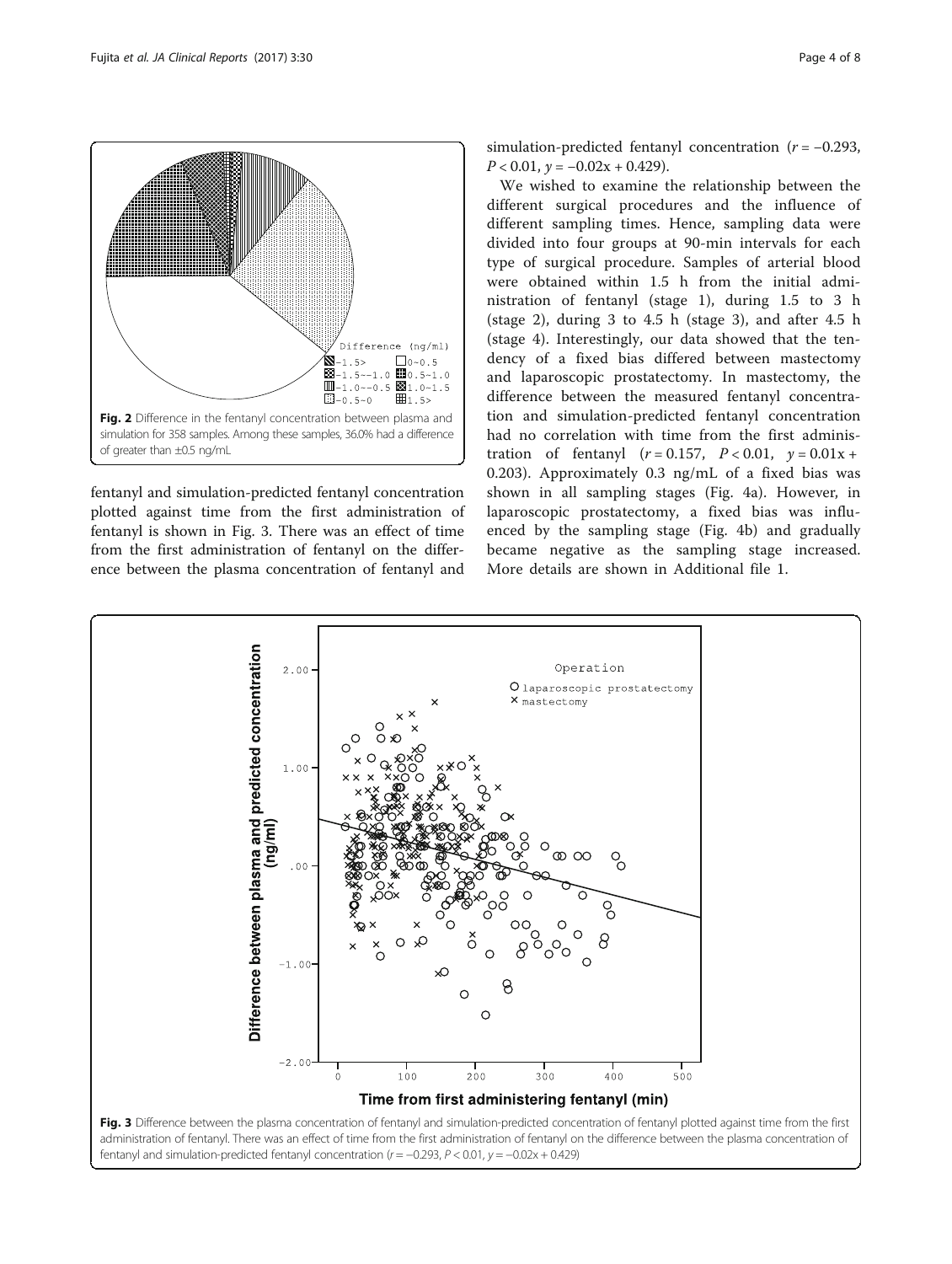<span id="page-4-0"></span>

### Discussion

In the present study, we demonstrated that the predicted data were significantly correlated with the plasma concentration of fentanyl  $(r = 0.734)$ . However, a different pattern of a fixed bias appeared between mastectomy and laparoscopic prostatectomy. In mastectomy,  $\approx 0.3$  ng/mL of a fixed bias was shown in all sampling stages. However, in laparoscopic prostatectomy, a fixed bias became increasingly negative from ≈0.3 to −0.3 ng/mL as the sampling

stage proceeded. Hence, anesthesiologists should pay attention to this difference among different surgical procedures.

In a clinical setting, the primary concern has been how far the measured concentration is from the predicted concentration [\[1](#page-6-0)]. The accuracy of simulation has been described most frequently in terms of the "performance error." That is, the difference between the measured concentration and target concentration as a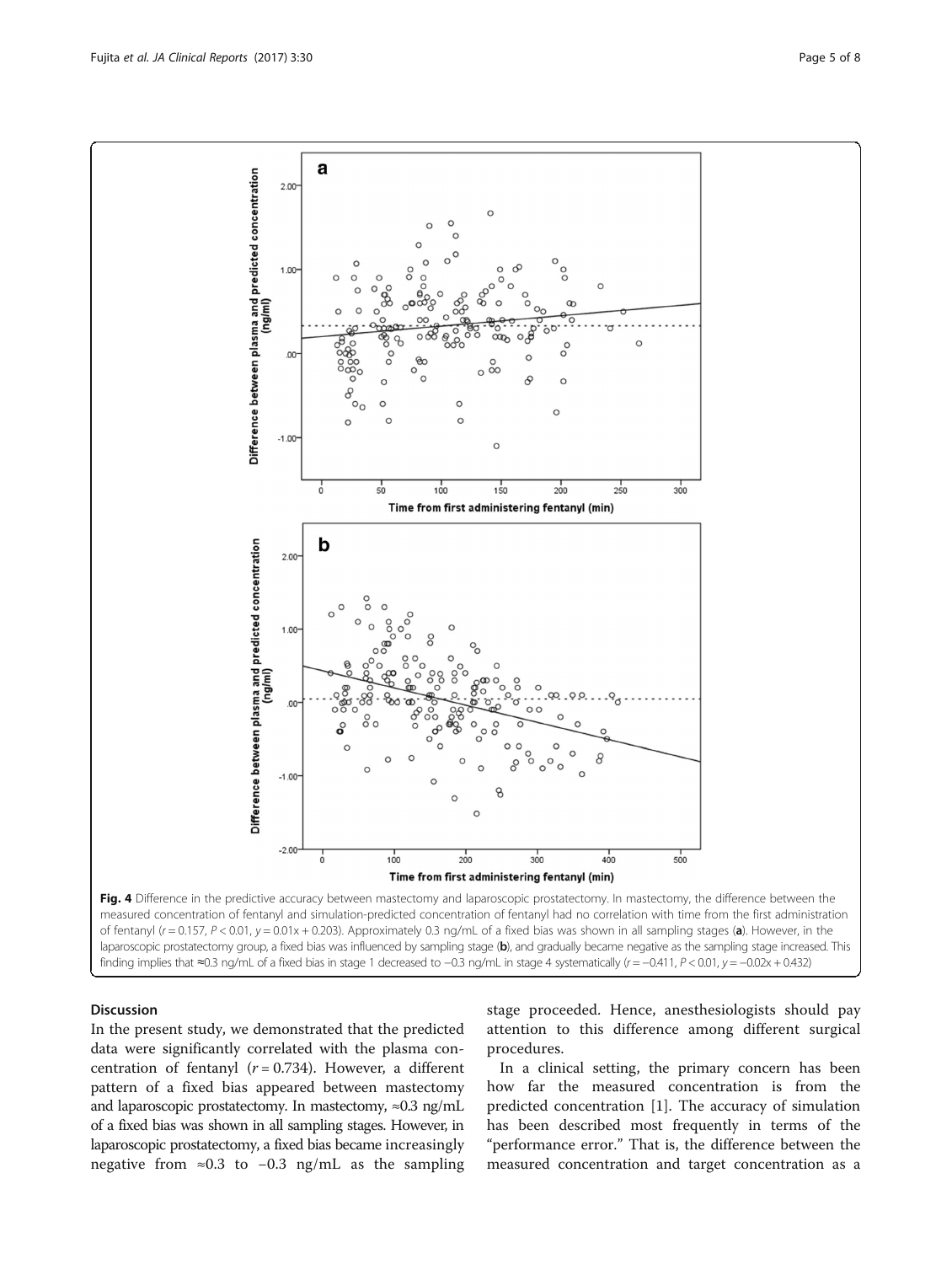percentage of the desired target (i.e., [measured − target]/target  $\times$  100%) [[12\]](#page-7-0). However, in the present study, the difference in the fixed bias due to the type of surgical procedure revealed that the median absolute performance error did not show this tendency (Table 2). In a clinical setting, the accuracy of the performance error might not be sufficient to detect a difference between the predicted fentanyl concentration and measured fentanyl concentration.

There were differences between mastectomy and laparoscopic prostatectomy in terms of patient age, sex, operative time, blood loss, volume of infusion, and other factors (Table [1\)](#page-1-0). One of the reasons for the difference in the volume of infusion might have been dilution of the administered fluid compensating for blood loss. Blood loss in laparoscopic prostatectomy was greater than that in mastectomy (Table [1\)](#page-1-0). In our protocol, the maintenance infusion remained constant, and infusion for blood loss was administered with one to two volumes of hydroxylethyl starch according to the clinical strategy. We considered that increasing the infusion for blood loss might have caused a reduction in the plasma concentration of fentanyl. Several authors have concluded that hemorrhage increases the drug concentration [[2](#page-6-0), [3\]](#page-6-0). Those results are not in accordance with the results in the present study. In our study, patients were

administered a sufficient volume to avoid hemorrhagic shock. In addition, we assumed that, in those studies, hemorrhagic shock itself induced a reduction in fentanyl clearance, for example, by reducing central clearance [[3](#page-6-0)]. Without shock status, the fentanyl concentration might be influenced directly by dilution of the infusion.

Several studies have investigated the effect of age on pharmacokinetic parameters [[4, 5](#page-6-0)]. Pharmacokinetic parameters change in the elderly, but whether these changes are sufficiently different to affect the accuracy of measurement of these parameters has not been established. In our study, the patients in the laparoscopic prostatectomy group were older than those in the mastectomy group. In general, elderly patients may be considered to have a lower clearance of fentanyl. In addition, this scenario might cause a higher concentration of fentanyl during laparoscopic prostatectomy. Nevertheless, lower concentrations compared with simulation were shown during laparoscopic prostatectomy. This factor might not have influenced the results of this study. We considered that the age difference might not have affected the outcomes of our study markedly.

Cardiac output has been shown to affect the early pharmacokinetics of fentanyl distribution [[8, 9\]](#page-6-0). Higher cardiac output has been shown to reduce the arterial concentration of fentanyl compared with that in a model

| Sampling stage                                       | Stage 1<br>$<1.5$ h | Stage 2<br>$1.5 - 3 h$ | Stage 3<br>$3 - 4.5 h$ | Stage 4<br>$>4.5$ h     |
|------------------------------------------------------|---------------------|------------------------|------------------------|-------------------------|
| Sampling time                                        |                     |                        |                        |                         |
| Mastectomy                                           |                     |                        |                        |                         |
| Number of samples                                    | 83                  | 74                     | 19                     | $\circ$                 |
| Plasma fentanyl concentration (ng/mL)                | $2.08 \pm 0.74$     | $2.07 \pm 0.70$        | $1.88 \pm 0.54$        |                         |
| Simulated fentanyl concentration (ng/mL)             | $1.81 \pm 0.54$     | $1.68 \pm 0.52$        | $1.50 \pm 0.31$        |                         |
| The difference between plasma and predicted fentanyl | $0.27 \pm 0.48$     | $0.38 \pm 0.47$        | $0.34 \pm 0.44$        |                         |
| Range of difference                                  | $[-0.82, 1.52]$     | $[-1.1, 1.68]$         | $[-0.7, 1.1]$          |                         |
| Number of a difference more than +0.5 ng/mL          | 28/83 (38%)         | 27/74 (36%)            | 6/19 (32%)             |                         |
| Number of a difference less than -0.5 ng/mL          | 6/83(7%)            | 3/74(4%)               | 1/19(5%)               |                         |
| Median absolute performance error (%)                | 21                  | 25                     | 35                     |                         |
| Fixed bias [95% confidence interval] (ng/mL)         | $0.27$ [0.17 0.37]  | 0.38 [0.27 0.49]       | 0.38 [0.17 0.59]       |                         |
| Laparoscopic prostatectomy                           |                     |                        |                        |                         |
| Number of samples                                    | 48                  | 59                     | 48                     | 27                      |
| Plasma fentanyl concentration (ng/mL)                | $2.27 \pm 1.26$     | $2.08 \pm 0.63$        | $1.68 \pm 0.56$        | $1.43 \pm 0.43$         |
| Simulated fentanyl concentration (ng/mL)             | $1.98 \pm 1.04$     | $1.90 \pm 0.47$        | $1.83 \pm 0.55$        | $1.76 \pm 0.48$         |
| The difference between plasma and predicted fentanyl | $0.29 \pm 0.54$     | $0.19 \pm 0.52$        | $-0.15 \pm 0.53$       | $-0.34 \pm 0.41$        |
| Range of difference                                  | $[-0.92, 1.42]$     | $[-1.08, 1.20]$        | $[-1.52, 0.78]$        | $[-0.98, 0.30]$         |
| Number of a difference more than +0.5 ng/mL          | 13/48 (27%)         | 14/59 (26%)            | 2/48(4%)               | 0/27(0%)                |
| Number of a difference less than -0.5 ng/mL          | 2/48(4%)            | 5/59 (8%)              | 10/48 (21%)            | 12/48 (25%)             |
| Median absolute performance error (%)                | 18                  | 18                     | 20                     | 21                      |
| Fixed bias [95% confidence interval] (ng/mL)         | $0.29$ [0.14 0.44]  | 0.18 [0.03 0.33]       | $-0.15$ [0 $-0.30$ ]   | $-0.34$ $[-0.17 -0.51]$ |

Table 2 Analyses of each sampling stage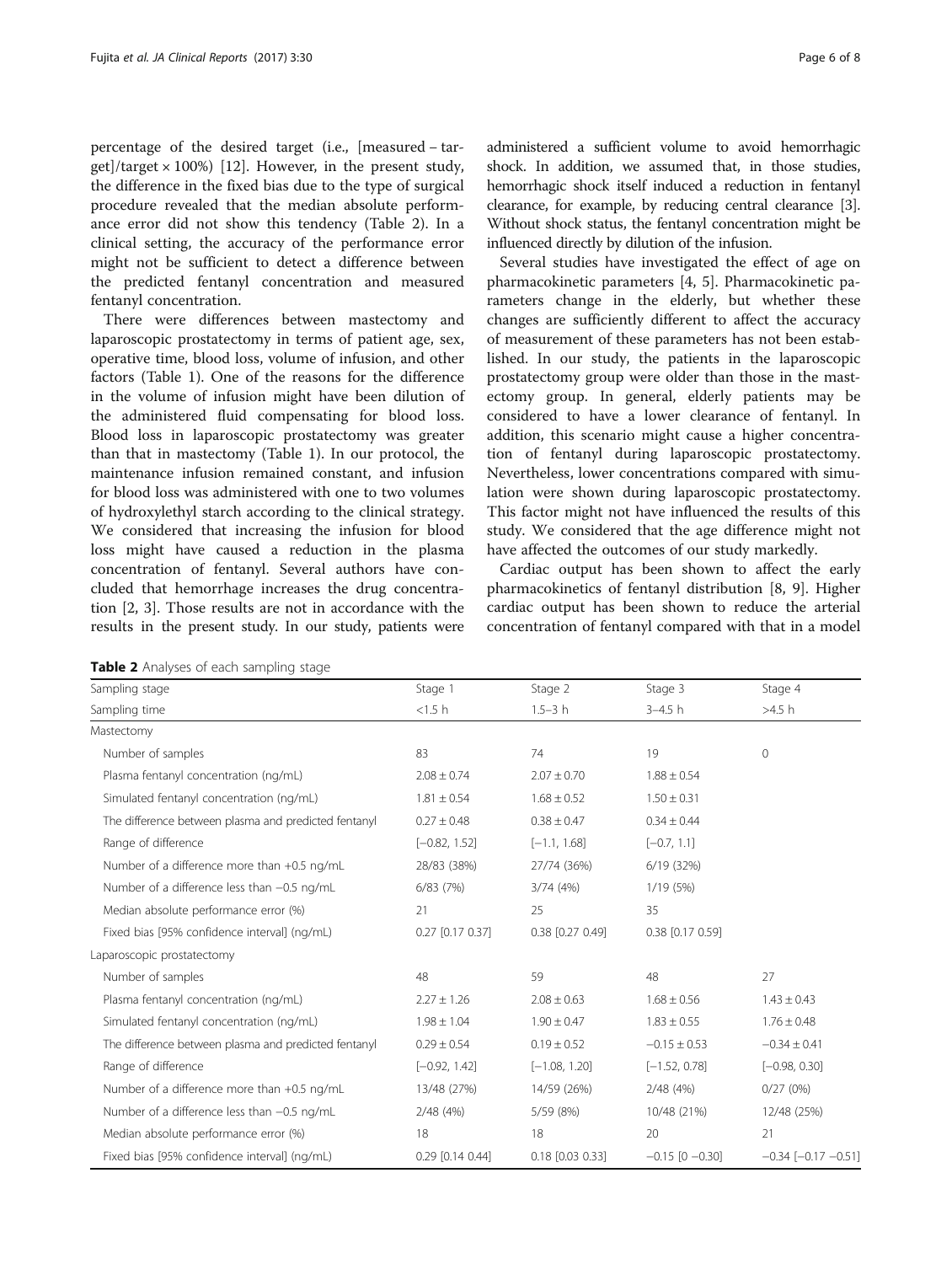<span id="page-6-0"></span>of normal cardiac output [9]. Especially in the laparoscopic prostatectomy group, the administration of hydroxyl ethyl starch for the compensation of blood loss might have increased cardiac output and influenced our results.

The intensity of nociceptive stimulation during a surgical procedure may change the pharmacokinetics of a drug because pain induces vascular contraction via sympathetic nerves. The intensity of nociceptive stimulation might have been different between mastectomy and laparoscopic prostatectomy. Nevertheless, mastectomy and laparoscopic prostatectomy are not strongly invasive types of surgical procedure. Therefore, this factor might not have affected the results of this study markedly.

Our investigation had two main limitations. First, we chose patients who had undergone mastectomy or laparoscopic prostatectomy. The data obtained did not cover simulations of all types of surgical procedure. In addition, using data from different types of surgical procedure besides mastectomy and laparoscopic prostatectomy would have been beneficial. Second, opioid doses are often based on the total body weight of a patient. In the present study, the total body weight of almost all patients was in the normal range (Table [1\)](#page-1-0). Thus, our data cannot be extrapolated to lean or obese patients.

## Conclusion

We demonstrated a variation in the difference between the plasma concentration of fentanyl and predicted concentration of fentanyl in a clinical setting. The predicted concentration of fentanyl was significantly correlated with the plasma concentration of fentanyl, with  $r = 0.734$ . However, there were several patterns of fixed bias between the mastectomy and laparoscopic prostatectomy groups. Our results suggest that the type of surgical procedure should be considered when predicting the concentration of an anesthetic agent.

## Additional file

[Additional file 1:](dx.doi.org/10.1186/s40981-017-0097-2) Supplementary files. (ZIP 97 kb)

#### Acknowledgements

We thank Drs Megumi Harima, Kazuma Fujikake, Naoko Takeuchi, Min-Hye So, Shinichiro Yoshimura, Yoshiki Sento, Satoshi Aoki, Yukiko Mori, Taiki Kojima, Kentaro Miyake, and Toshihiro Yasui for helping to collect blood samples and acquire data.

#### Funding

Support was obtained solely from institutional and departmental sources.

#### Availability of data and materials

The datasets supporting the conclusions of this article are available in the UMIN-ICDR repository UMIN000005110 [http://www.umin.ac.jp/icdr/index.html.](http://www.umin.ac.jp/icdr/index.html)

#### Authors' contributions

YF, SY, and MH participated in the design of the study and undertook statistical analyses. YF drafted the manuscript. KI, SM, and HO carried out the measurements of fentanyl in plasma. YS, SY, and MH collected the blood samples, acquired the patient data, and analyzed the data. HO and KS conceived the study, participated in its design and coordination, and helped to draft the manuscript. All authors approved the final version of the manuscript.

#### Competing interests

The authors declare that they have no competing interests.

## Consent for publication

Written informed consent was obtained from the patients' parents for publication.

#### Ethics approval and consent to participate

All procedures undertaken in studies involving human participants were in accordance with the ethical standards of our institutional research committee and the 1964 Helsinki declaration and its later amendments or comparable ethical standards. The Research Ethics Board of Nagoya City University approved the study protocol (number 528). This study is registered with the University Hospital Medical Information Network Clinical Trials Registry (UMIN-CTR, UMIN000005110). Written informed consent was obtained from all individual participants included in the study.

#### Previous presentation in congress

2012 Annual Meeting of the European Anesthesiology in Paris, France, 9–12 June 2012

#### Publisher's Note

Springer Nature remains neutral with regard to jurisdictional claims in published maps and institutional affiliations.

#### Author details

<sup>1</sup>Department of Anesthesiology, Aichi Medical University School of Medicine, 1-1 Karimata Yazako, Nagakute, Aichi 480-1195, Japan. <sup>2</sup>Department of Anesthesiology and Intensive Care Medicine, Nagoya City University Graduate School of Medical Sciences, 1 Kawasumi, Mizuho-cho, Mizuho-ku, Nagoya, Japan. <sup>3</sup>Department of Physical and Analytical Chemistry, School of Pharmacy, Kinjo Gakuin University, 2-1723 Omori, Moriyama, Nagoya 463-8521, Japan.

## Received: 6 February 2017 Accepted: 2 May 2017 Published online: 19 May 2017

#### References

- 1. Shafer SL, Varvel JR, Aziz N, Scott JC. Pharmacokinetics of fentanyl administered by computer-controlled infusion pump. Anesthesiology. 1990;73:1091–102.
- 2. Kazama T, Kurita T, Morita K, Nakata J, Sato S. Influence of hemorrhage on propofol pseudo-steady state concentration. Anesthesiology. 2002;97:1156–61.
- 3. Egan TD, Kuramkote S, Gong G, Zhang J, McJames SW, Bailey PL. Fentanyl pharmacokinetics in hemorrhagic shock: a porcine model. Anesthesiology. 1999;91:156–66.
- 4. Ginsberg B, Howell S, Glass PS, Margolis JO, Ross AK, Dear GL, et al. Pharmacokinetic model-driven infusion of fentanyl in children. Anesthesiology. 1996;85:1268–75.
- 5. Scott JC, Stanski DR. Decreased fentanyl and alfentanil dose requirements with age. A simultaneous pharmacokinetic and pharmacodynamic evaluation. J Pharmacol Exp Ther. 1987;240:159–66.
- 6. Vuyk J, Oostwouder CJ, Vletter AA, Burm AG, Bovill JG. Gender differences in the pharmacokinetics of propofol in elderly patients during and after continuous infusion. Br J Anaesth. 2001;86:183–8.
- Schuttler J, Ihmsen H. Population pharmacokinetics of propofol: a multicenter study. Anesthesiology. 2000;92:727–38.
- 8. Henthorn TK, Krejcie TC, Avram MJ. The relationship between alfentanil distribution kinetics and cardiac output. Clin Pharmacol Ther. 1992;52:190–6.
- 9. Bjorkman S, Wada DR, Stanski DR. Application of physiologic models to predict the influence of changes in body composition and blood flows on the pharmacokinetics of fentanyl and alfentanil in patients. Anesthesiology. 1998;88:657–67.
- 10. Shibutani K, Inchiosa Jr MA, Sawada K, Bairamian M. Accuracy of pharmacokinetic models for predicting plasma fentanyl concentrations in lean and obese surgical